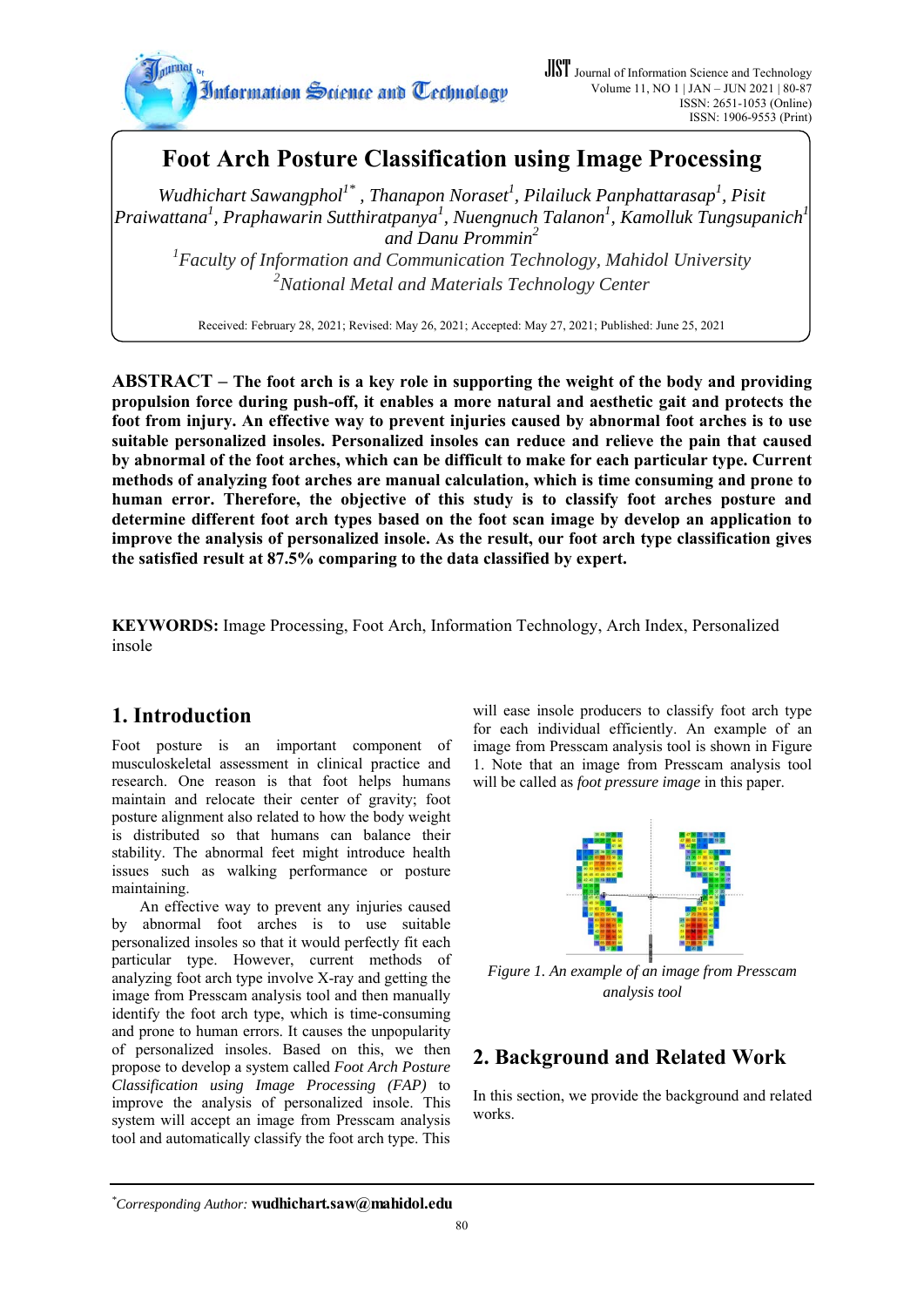#### **2.1 Foot type classification**

On the average, there are 2.2% of population that suffer from the abnormally of foot [1]. Their related symptoms are associated with poor health outcomes, and more likely chance to occur when the ages increase [2].

To better understand the problem, a foot type can be classified into three categories shown in Figure 2. The first, the normal foot type or neutrally aligned foot (Figure 2a), contains the characteristic of balancing between the horizontal forefoot and a calcaneus.

The second, cavus foot (Figure 2b), also known as high arches (per cavus) is a condition where the bend in the middle of the foot is abnormally high. When a person with cavus foot type is walking or standstill, their weight highly presses on the ball and heel of their feet. With this, standing for a long time might affect the balance and can cause the sprained ankle [3].

The last, low feet or flat feet (Figure 2c) is where there is no arch in the foot and the whole sole touches the ground. This type of foot is quite common in children because their bones are still developing. However, for the adult, flat feet can cause the lower back and knee pain as their foot cannot absorb the impact while walking. It can also affect the uneven distribution of body weight which, in the long run, can result in shoes wearing down unevenly or more quickly than usual, especially on one side and may cause the further injuries [4].



*Figure 2. Foot Arch Types consist of (a) normal foot, (b) cavus foot or high arch foot, and (c) flat foot* 

To analyze the foot type traditionally, the clinical protocols in [5] stated the use of the navicular height and the arch index. The navicular height can be obtained by measure from the supported surface to the navicular tuberosity, which is located at the side of the foot. In [6], they use the sided X-ray image to perform the flat feet classification. However, our study is focus on using the foot pressure image for classification. Thus, it is more suitable to use the arch index measurement; in the next subsection, we explained the process of calculating the arch index.

#### **2.2 The arch index calculation**

The arch index lies in the area of the middle third of the footprint. Thus, the foot area is divided into 3 equal parts; the arch index is calculated by using the ratio of the middle third of the footprint to the entire footprint area (excluding the toes). Based on [7] and [8], the final arch index can be calculated using Equation 1.



where A, B, and C are the area of parts of foot as shown in Figure 3.



*Figure 3. Area A, B, and C for calculating of the arch index value* 

Finally, a range of the arch index scores can have a range from 0 to 0.39. With the mean 0.24, median 0.24 and standard deviation (SD) 0.06, they can be categorized into 3 groups as shown in Table 1.

|  |  |  |  | Table 1. Foot Arch Type and Arch Index |  |
|--|--|--|--|----------------------------------------|--|
|--|--|--|--|----------------------------------------|--|

| Foot Arch Type | Arch Index   |
|----------------|--------------|
| High           | ${}_{0.21}$  |
| Normal         | [0.21, 0.28] |
| Flat           | > 0.28       |

The arch index of normal type  $(\pm 1$  SD from the mean) is 0.21 to 0.28, high type  $(< 1$  SD) is lower than 0.21, and flat type  $(> 1$  SD) is more than 0.28  $[7,8]$ .

Therefore, we plan to design a system that would calculate the arch index scores from given input image then interpret the foot type with only the provided information.

#### **3. System and Design**

In this section, we describe the detail of our system *FAP* and design. Firstly, we acquired an input image data as foot pressure image from Presscam analysis tool. The user stood on SIDAS Foot Scanner (Figure 4a). After that, the obtained plantar surface of the foot transferred to the Presscam analysis tool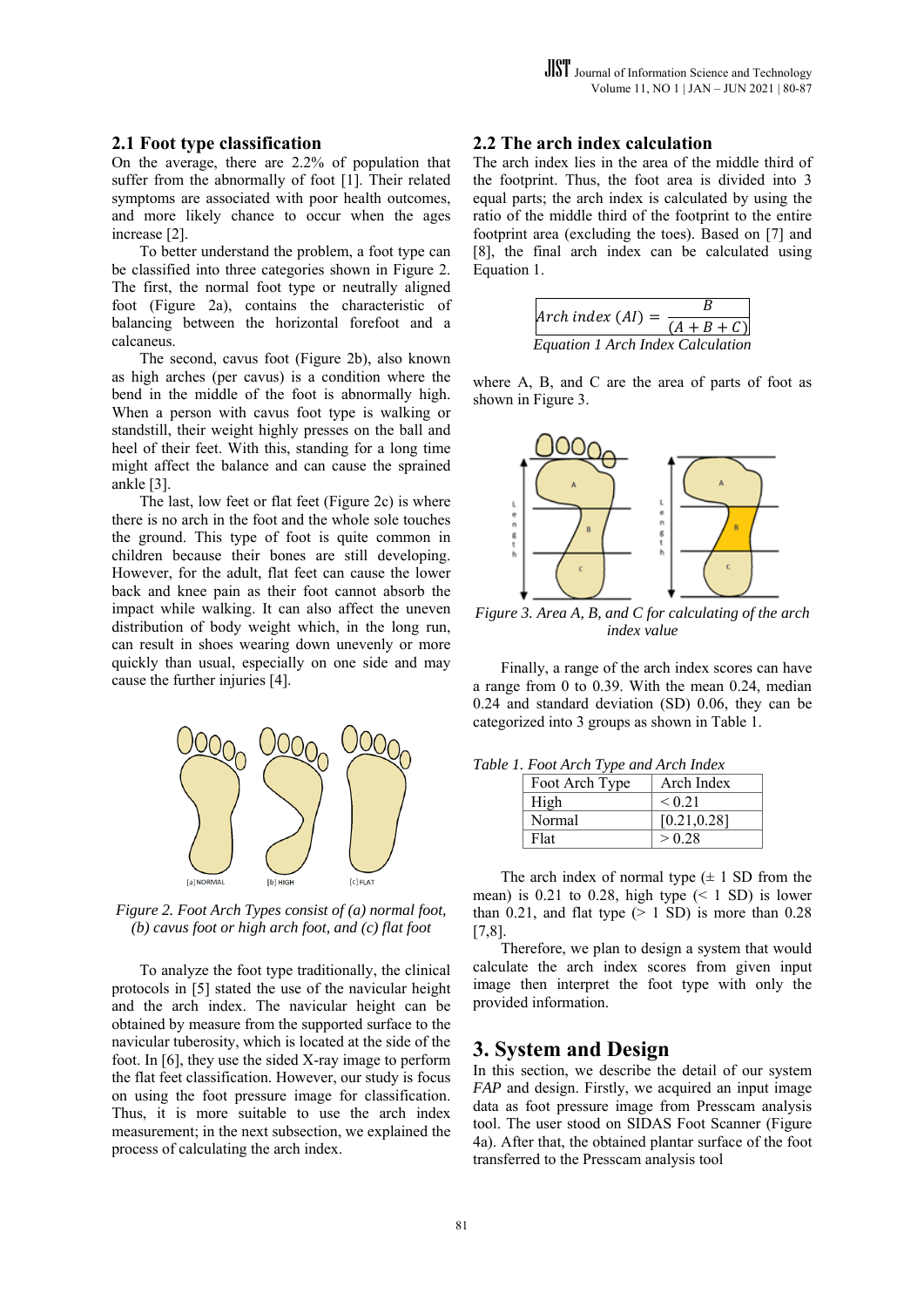$[a]$  $[b]$ 

*Figure* 4. The data was obtained using: (a) SIDAS Foot Scanner and (b) Presscam analysis tool

The foot pressure images as shown in Figure 5 were collected as our dataset. There were 100 foot pressure images scanned by SIDAS Foot Scanner. It can be considered that each foot pressure image has 2 sides of foot (left and right). Therefore, there were 200 individual scan images in total, which had a mix of 3-foot types, which were normal (93), high (84), and flat f foot (23).



*Figure 5. Examples of Foot Pressure Image for each* Foor Arch Type [c] Flat

is the level of pressure, when a person stands on SIDAS Foot Scanner. Basically, the level is ordered from blue, violet, light violet, green, light green, yellow, dark yellow, orange, and red as low to high respectively. The foot arch type of each image in our dataset has been labelled by experts from Thailand National Metal and Materials Technology Center (MTEC). As can be seen in Figure 5, the color in the image

prone to human errors caused by manual calculation, personalized insoles are not widely available in the market. Facing this challenge, we propose an approach to classify the foot arch types using image proc essing. As stated earlier, due to the time consuming and

Interaction and Classification by Foot Arch Index. The structure chart is in Figure 6. FAP System has two main modules: User



*Figure 6. Structure Chart of FAP System* 

described as followed: The description of each module of FAP System is

- 1. User Interaction: provides for all users to access to FAP System, which can interact by two modules: Add Image and View Foot Type.
	- a. Image Adding: allows users to add an image of a foot pressure image or a set of imag ges that users s want to classify its fo ot type.
	- b. View Foot Type Resul t: allows users to view the foot type as an output of the system.
- 2. Foot Arch index: performs classification of FAP System.

(Figure 4b) and the foot pressure image is retrieved.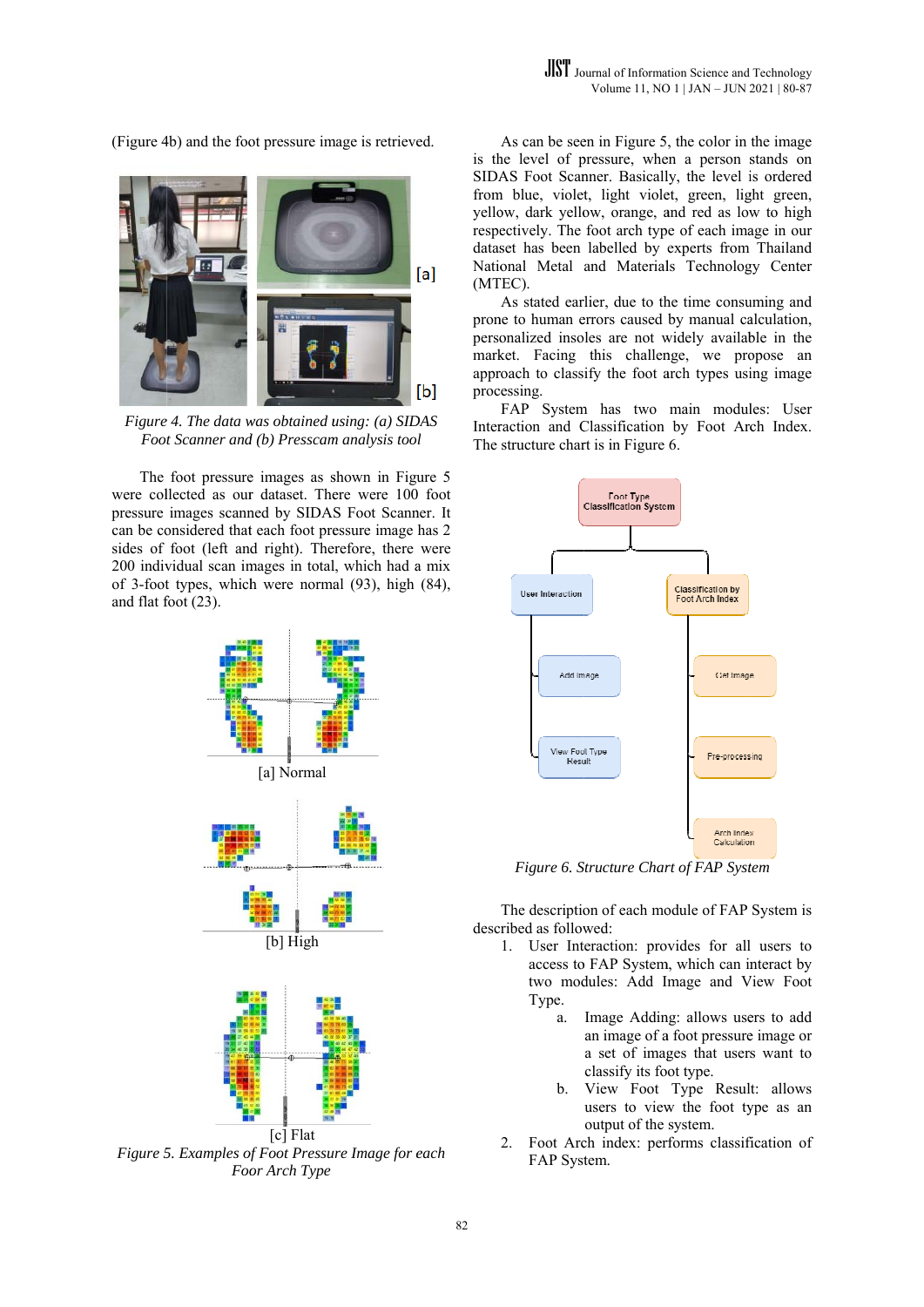- a. Image Getting: allows the system to retrieve the input or foot scan image for the classification by foot arch inde x.
- b. Pre-processing: applies a method for information of the input or foot scan image before forwarding to find the arch index. suppressing ing unw anted
- c. Arch Index Calculation: calculates the arch index value and classify the foot type based on the foot arch inde x method.

FAP System consists of three main components, which are the web application, web server and the classification module. The reason we select web application technology is due to their popularity and flexibility across platforms.



*Figure 7. System Architecture of FAP System* 

The system architecture shown in Figure 7, represents the process of FAP System. Firstly, the user or insole manufacturer can upload the foot pressure image to our web application. Then, the application sends a request for connecting to the web server. Once connected, it submits foot pressure image to the classification module.

Next, once the classification module receives a foot pressure image, it performs the foot arch type classification. The process is to classify the foot type of a foot pressure image and send the result (foot type) back to the web server. Then, the output displays on the application.

The system architecture of the classification module (shown in Figure 8) represents how the model proceeds the classif fication with the input (foot pressure image). Firstly, it receives the image and performs the pre-processing to adjust the distortions on the image file. Then, it calculates the arch index based on the pre-processed image. Finally, the arch index value defined in Table 1to classify the foot arch type.



*Figure 8. System Architecture of Classification Module* 

## **4. Implementation**

In this section, we explain the process of implementing our application. According to the structure chart in Figure 6. Users can make use of the web interface as shown in Figure 9to upload their image and view the result.

| Choose Files 1.jpg<br>Files are supported |  |  |
|-------------------------------------------|--|--|
| Classification Module : ▼                 |  |  |
|                                           |  |  |
|                                           |  |  |
|                                           |  |  |
|                                           |  |  |

**Figure 9. Upload image page** 

process is to classify the foot type. For the classification module, our implementation is based on web technology and Python [9]. According to the system architecture of the classification module, as shown in Figure 8, the processes are as followed. In the following explanation, the image in Figure 10 will be us sed. Once the us er uploads th he foot image , the next



*Figure 10. An example of Foot Pressure Image for* Explanation

Firstly, the classification module receives an image from the user, then it applies the Python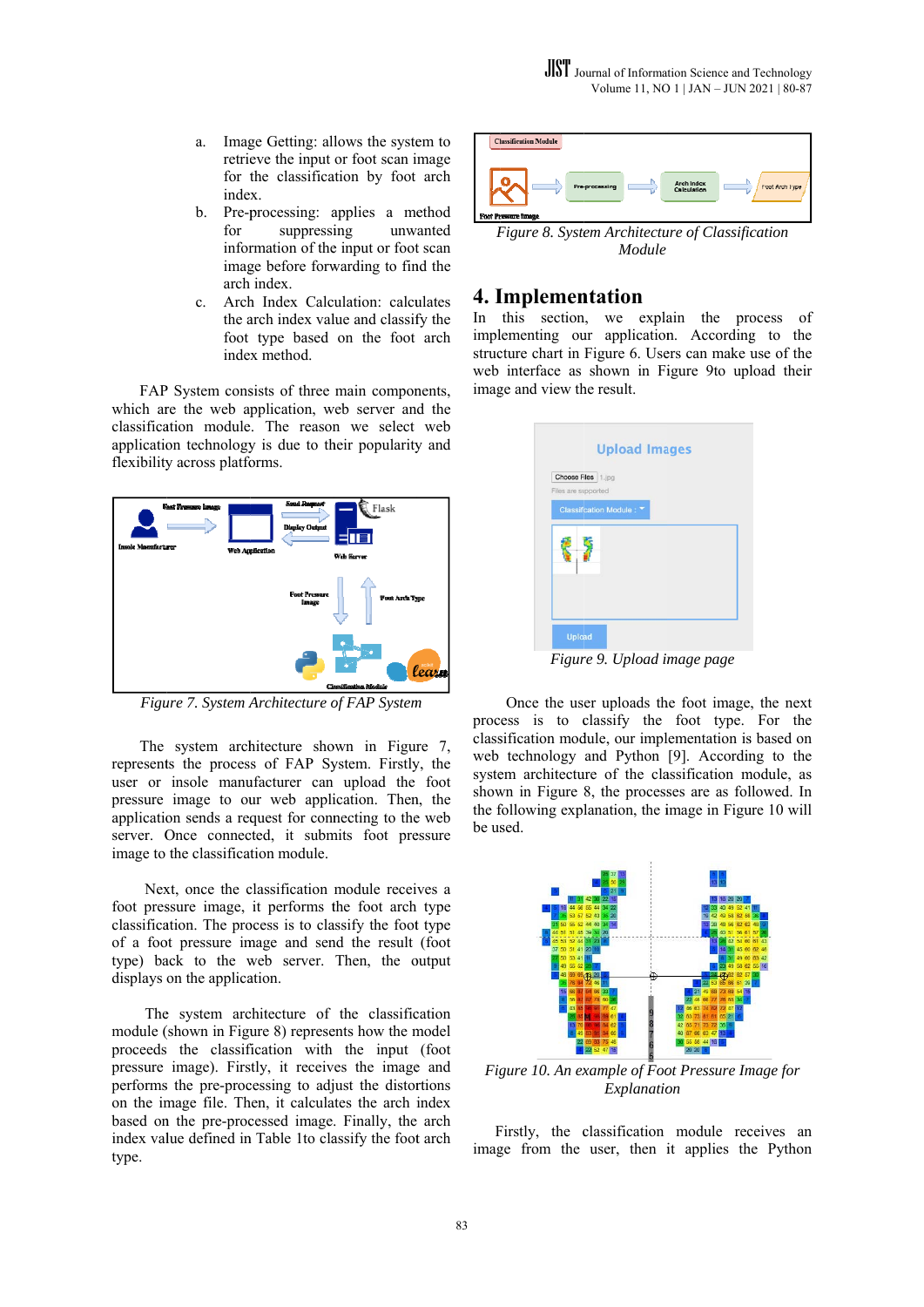program to find the arch index. An image th hat is accepted by this system is RGB image.

The steps of pre-processing are as follows. In the beginning, the RGB input image is converted into the grayscale using scikit-image<sup>1</sup> library in Python as shown in Figure 11.



*Figure 11. Grayscale image of Figure 10* 

Next, as can be seen in the grayscale image, there are square blocks (see Figure 12). To find the area of foot, the number of pixels can be used instead. Therefore, we convert this image to binary image by mapping each square block to 1 pixel. The size of each square block is  $12 \times 12$  pixels. In order to map each square block to 1 pixel in binary image, the average of color value of a square block is used. The notion is that if the average color value of a square block is close to 0, it will be black. Otherwise, it will be white. The result of this process is shown in Figure 13. The size of the binary image is  $40 \times 40$  pixels.



*Figure 12. Square Bl lock*

The next process is to remove the toe parts from the binary imagel. To do that, we first counting the numbers of black pixels in each line, horizontally and vertically, and collect them as a set of  $I_h$  and  $I_v$ .

The actual width and height of the given foot,  $w$ and  $h$ , are defined using the maximum values of elements within the set of  $I_h$  and  $I_v$ , respectively.

by searching through the set of  $I_h$ . We then discard any componentsthatcontain values less than a half of the foot width or  $w/2$ ; weassume that the toe would not likely be wider than a half of its corresponding foot. With this, we perform the toe removal process

apply a similar assumption and limit the search by one-fourth of the foot height or  $h/4$ . Note that to avoid removing the arch area, we



the next process, which is the arch index calculation. To do that, the method we use is as explained in the section of the arch index calculation. After that, the result (Figure 14) is the input for



Figure 14. An image after removing the toe

the foot type to be high, normal, and flat foot. This result display for the user via our web application interface through the connection of Flask [10] implementation as shown in Figure 15. Finally, we would use the arch index to interpret

<sup>1&</sup>lt;br>https://scikit-image.org/docs/dev/auto\_examples/color\_exposure/plot\_rgb\_to\_gray.html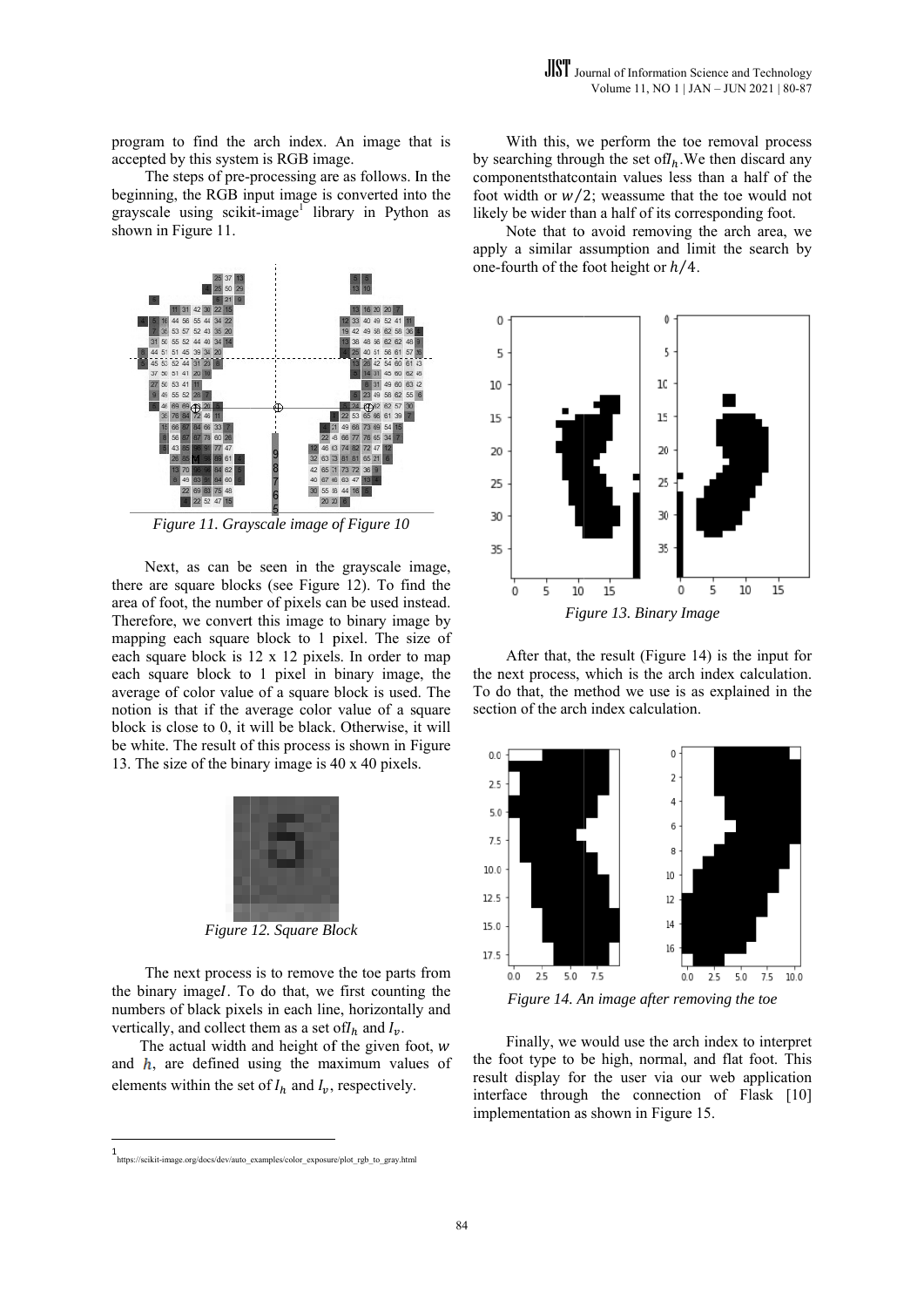

*Figure 15. Arch index and foot arch types of result* 

## **5. Experiment and Discussion**

In this section, the detail of the experiment and analysis are presented.

### **5.1 Experiment Description**

The input data that we used to calculated and classified foot type were 100 pairs of foot pressure images dataset or 200 feet images in total. They came from the Presscam analysis tool. The dataset consists of 3 foot types as high, normal and flat as shown in Figure 4. The images that we use is in JPEG format with resolution  $500 \times 500$  pixels. To evaluate our system, we conducted our experiment based on 3 types of processed data those are the sets of arch index value from pre-labeled values and our results (It is called Thresholding) ).

These pre-labeled values were given by the experts are divided into two sets. For the first set of data, the experts had the process of modified the number of rows of squares in images (It is called Labeled by expert) before the calculation, and they had not done for the second set (It is called Labeled by expert (New)). In the end, we conducted 3 experiments to compare between these Labeled by expert, Labeled by expert (New) and our Thresholding data. More details will be discussed later.

The reason behind the stated process of modification is due to the human error nature when doing the classification. To be more precise, when the human would like to calculate the arch index from the foot pressure image (see Figure 5). They need to divide the foot image into 3 parts as required by the method of calculation discussed before. To make the process easier, they would try to adjust the original input by increasing and decreasing the number of rows of squares. For example, if an image has 20 rows, for humans, we will increase the number of rows to 21 so that it would be easier to divide into 3 parts. However, this might lead to the error of calculation.

With this, it can be counted as the advantage of using our system as, unlike humans, the machine will not conduct things based on their convenience. Thus, our system does not need to increase or decrease the row and just use the pixel level of images to calculate the arch index.

example of the foot pressure image, which has 19 rows of square block in total, which is the foot area. Based on this, the human might decrease the number of rows from 19 to 18 so that the 3-parts division process will be easier. By using the original number of rows, the arch index of the left and right foot is both 0.28, which means that both sides of feet are flat foot. However, if we decrease the number of rows, the arch index of left and right foot will be shifted to 0.26 and 0.27 respectively, and this reflects a normal foot for both cases. Thus, that is why modifying the number of rows of squares in images can lead to the wrong arch type. To gain more understanding, Figure 16 shows the



*Figure 16. Example case where the image cannot be* divided by 3

which is equal to  $6.33$ . As can be seen, it is not possible to get 6.33 pixels. FAP will calculate part A, B, and C (see Figure 3) by rounding the pixel up and sharing the pixels that in the middle of A and B or B and C. For example, in this case, the row of pixel of A is  $1 - 7$ , B is  $7 - 13$ , C is  $13 - 19$ . For our app proach, FAP will divide 19 by 3,

results based on these assumptions. All results presented in this section have been conducted on a 64bi t Dual-Core I Intel Core 5 dual 2.5GHz machine, with 4GB of RAM under Windows 10. We use Python 2.7 and Flask 1.0.2. Thus, we set up experiments to compare the

### **5.2 Experiment Results and Discussion**

As stated before, we have used the Labeled by expert, Labeled by expert (New) and Thresholding data. We presented the experimental results by using scatter plot with a linear line, where each data point represents each foot image input, each x-axis and yaxis represents the calculation of the Thresholding and Labeled by expert, respectively. Figure 17and Figure 18show the arch index value from the right and left f foot.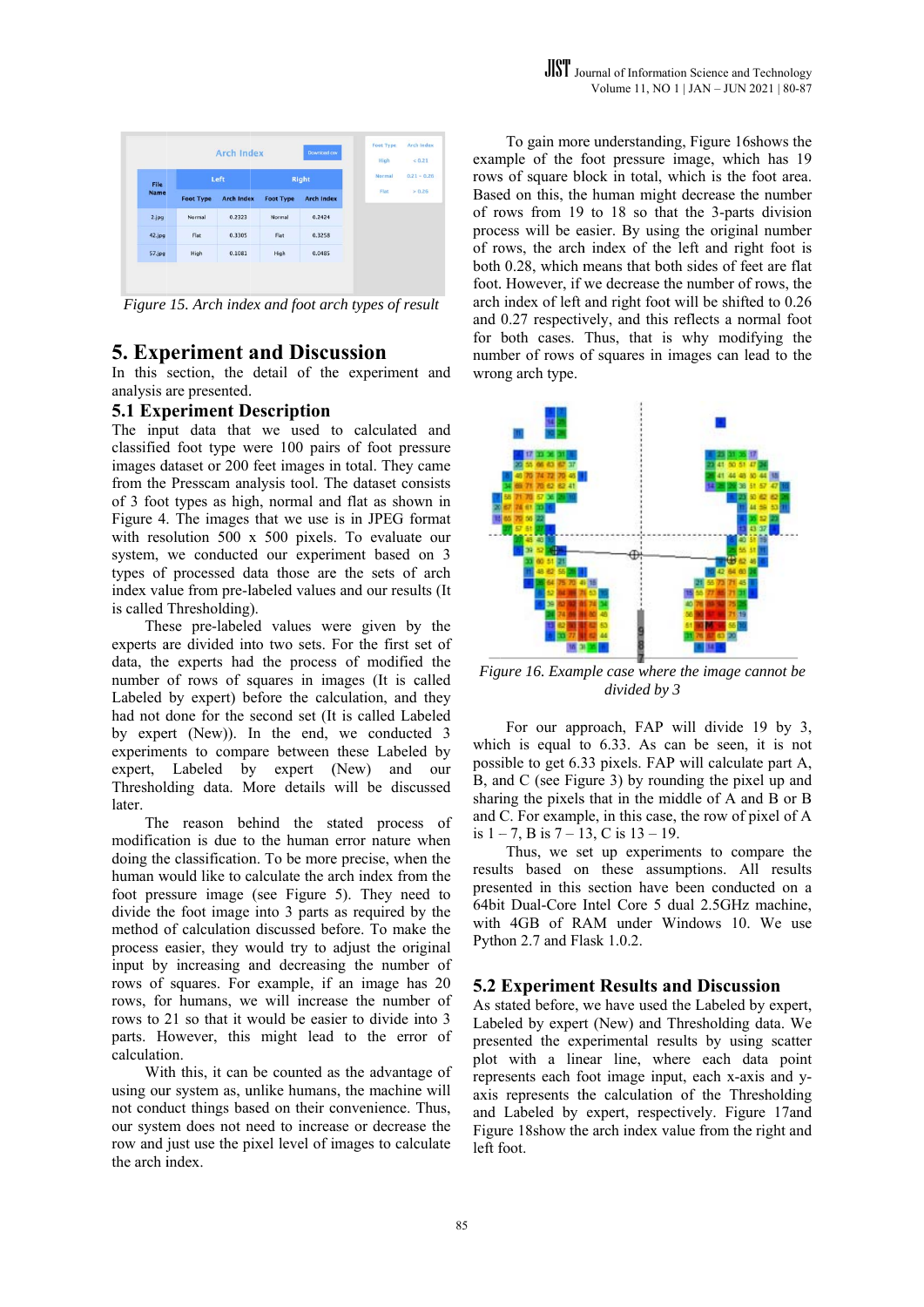The result shows that the correctness of our program comparing to data Labeled by the expert on both sides of the foot is 77%. This low number caused by the human nature of increasing and decreasing the number of rows for calculation as stated before.



*Figure 17. Comparison of right foot Arch Index Data between labeled by expert with modifying the number of rows and calculating by using a program* 



*Figure 18. Comparison of left foot Arch Index Data between labeled by expert with modifying the number of rows and calculating by using a program* 

Therefore, after discussing these problems with the experts, they admitted that the arch index calculation by modifying the number of rows of squares in images was due to human error. Then, they agreed to change the way of calculating the footprint area by using the exact number of rows of squares to calculate the arch index and classify foot arch type as Labeled by expert (New) data.

This leads to the second experiment. The results are shown in Figure 19andFigure 20. These figures show that the correctness of Labeled by expert data is only 84.5% comparing to Labeled by expert (New) data. This is because, as mentioned, if the number of rows of squares in images is modified, this may lead to wrong arch index value and type.



*Figure 19. Comparison between right foot Arch Index Data between labeled by expert with modifying the number of rows and right foot Arch Index Data labeled by expert without modifying the number of rows* 



*Figure 20. Comparison between left foot Arch Index Data between labeled by expert with modifying the number of rows and left foot Arch Index Data labeled by expert without modifying the number of rows* 

Finally, we conduct the third experiment to compare between Labeled by expert (New) data and FAP data. The results are shown in Figure 17 and Figure 18. As we can see, the correctness of FAP compared to the one labeled by the expert (New) is 87.5%, which is better than the first and second experiment. In addition, if we observe these scatter plot, it can be seen that the data points are very close to the linear line for both foot sides.



*Figure 21. Comparison of right foot Arch Index Data between labeled by expert without modifying the number of rows and calculating by using FAP*